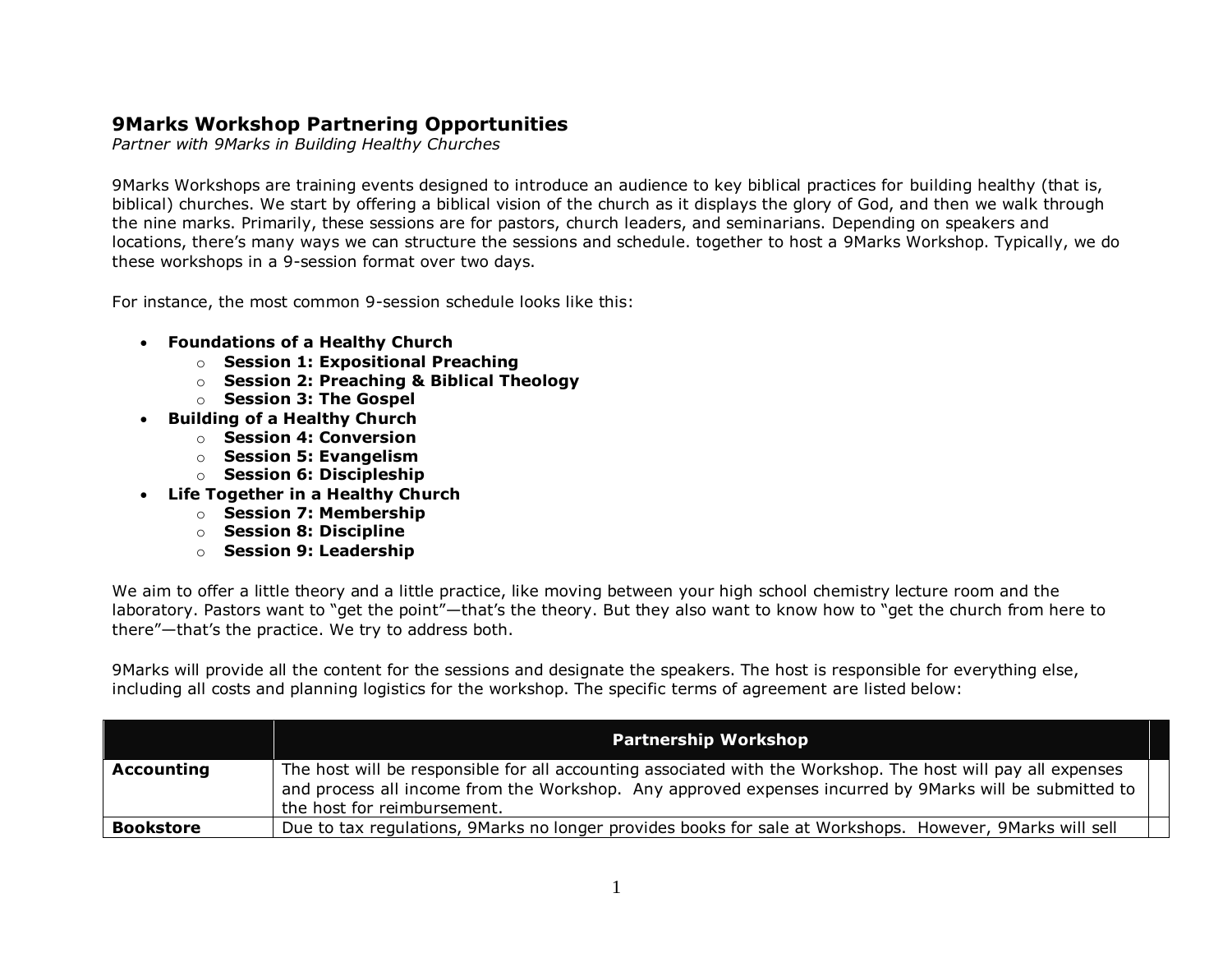|                                      | <b>Partnership Workshop</b>                                                                                                                                                                                                                                                                                                                                                                                    |
|--------------------------------------|----------------------------------------------------------------------------------------------------------------------------------------------------------------------------------------------------------------------------------------------------------------------------------------------------------------------------------------------------------------------------------------------------------------|
|                                      | the host books at a very reduced rate for giveaway purposes.                                                                                                                                                                                                                                                                                                                                                   |
| <b>Event Location</b>                | The host will provide the venue for the 9Marks Workshop. The venue must seat a minimum of 50 attendees<br>and have access to restroom facilities.                                                                                                                                                                                                                                                              |
|                                      | Any equipment needs such as tables, chairs, projectors, will be provided by the host.                                                                                                                                                                                                                                                                                                                          |
|                                      | The host will develop any necessary signage to welcome attendees and to direct them to registration, the<br>meeting hall, the restrooms, hospitality areas, etc.                                                                                                                                                                                                                                               |
| <b>Hospitality</b>                   | At a minimum the host will provide water and light snacks for attendees. Depending on the Workshop                                                                                                                                                                                                                                                                                                             |
|                                      | schedule and local dining options, the host may need to provide or arrange for meals for the attendees.                                                                                                                                                                                                                                                                                                        |
|                                      | If meals are not provided, the host will prepare a list of local eateries for the attendees.                                                                                                                                                                                                                                                                                                                   |
|                                      | The host will pay all food expenses.                                                                                                                                                                                                                                                                                                                                                                           |
| <b>Marketing</b>                     | The host will be primarily responsible for marketing the Workshop.                                                                                                                                                                                                                                                                                                                                             |
|                                      | 9Marks will send targeted emails to local constituencies and promote the Workshop on our website and via<br>social media.                                                                                                                                                                                                                                                                                      |
|                                      | The host will develop a web page to promote the Workshop and provide visitors with details.                                                                                                                                                                                                                                                                                                                    |
|                                      | The 9Marks logo must be included on all Workshop promotional material. The host may co-brand the<br>Workshop with another conference or organization logo.                                                                                                                                                                                                                                                     |
| <b>Music</b>                         | No music.                                                                                                                                                                                                                                                                                                                                                                                                      |
| <b>Online</b><br><b>Registration</b> | The host will develop and support an online or offline event registration process that will capture attendee<br>contact information, process credit card registrations (if applicable), and provide attendees with an electronic<br>confirmation. The host will provide 9Marks with regular updates of attendee registration numbers.<br>Credit card processing fees will be paid by the host (if applicable). |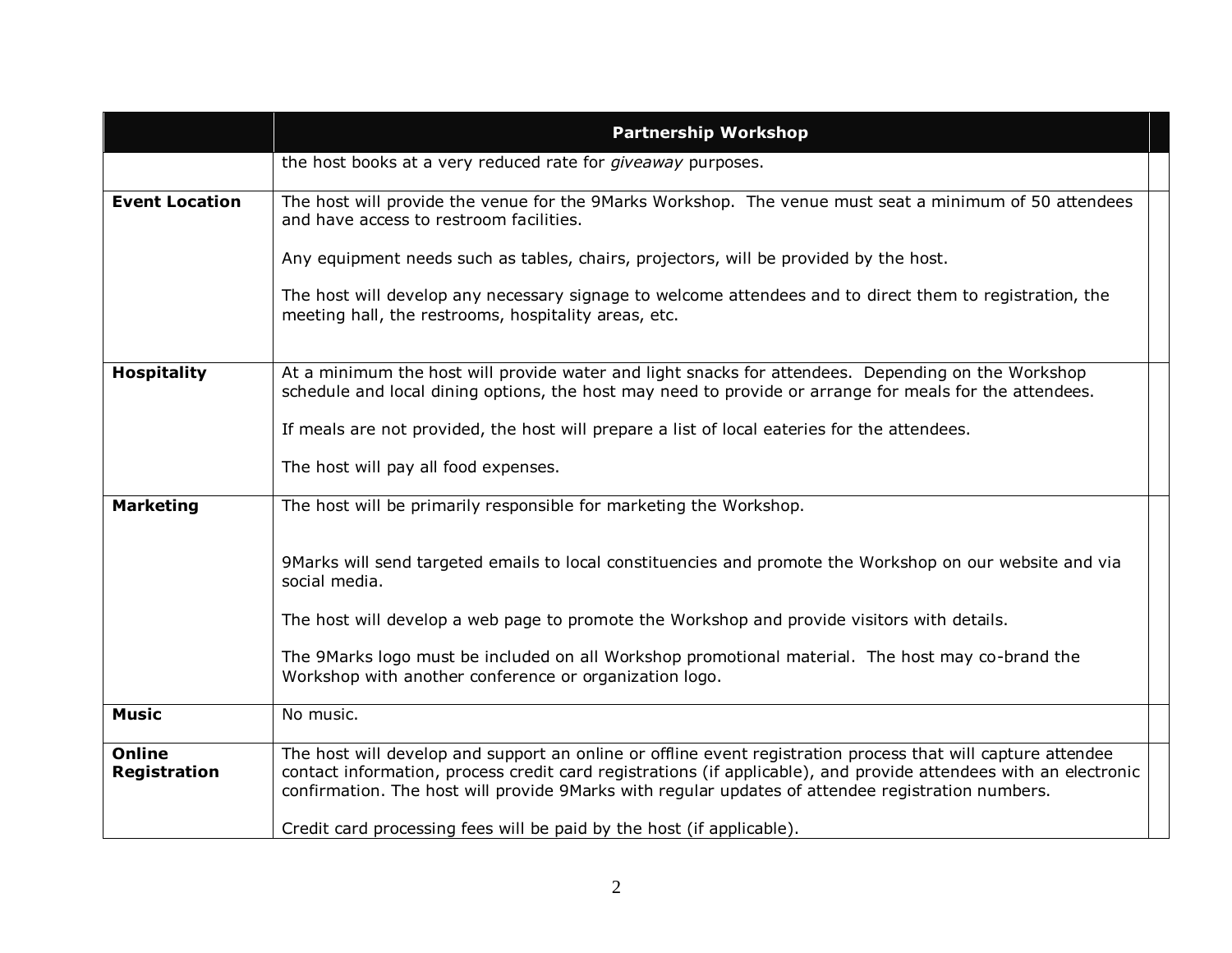| <b>Partnership Workshop</b>                                                                                                                                                                   |                                                                                                                                                                                                                                                                |
|-----------------------------------------------------------------------------------------------------------------------------------------------------------------------------------------------|----------------------------------------------------------------------------------------------------------------------------------------------------------------------------------------------------------------------------------------------------------------|
| The host and 9Marks will both own the database file for future promotions, but neither will be permitted to<br>sell that information to any other organization.                               |                                                                                                                                                                                                                                                                |
| The host will provide a clearly marked venue for onsite registration. This could be a lobby, entrance way, or<br>space immediately outside the meeting room.                                  |                                                                                                                                                                                                                                                                |
| The host will provide the staff and volunteers necessary to run onsite registration.                                                                                                          |                                                                                                                                                                                                                                                                |
| The host will develop onsite registration processes to process attendees when they arrive. This will include<br>accurate registration lists, printed nametags, and a help desk for questions. |                                                                                                                                                                                                                                                                |
| The host in coordination with 9Marks will set the registration price for attendees.                                                                                                           |                                                                                                                                                                                                                                                                |
| Any scholarship offering or discount schedule will be at the discretion of the host.                                                                                                          |                                                                                                                                                                                                                                                                |
| The general target price for this Workshop is \$45 (general) and \$25 (student).                                                                                                              |                                                                                                                                                                                                                                                                |
|                                                                                                                                                                                               |                                                                                                                                                                                                                                                                |
|                                                                                                                                                                                               |                                                                                                                                                                                                                                                                |
| 9Marks will receive 25% of the registration fee for every registration that exceeds 100.                                                                                                      |                                                                                                                                                                                                                                                                |
| The host will be responsible to pay all approved direct costs associated with the Workshop.                                                                                                   |                                                                                                                                                                                                                                                                |
| The host is expected to cover any indirect costs that may be incurred in the normal use of their facility<br>(electricity, HVAC, janitorial expenses, security, etc.).                        |                                                                                                                                                                                                                                                                |
| The host in coordination with 9Marks will determine the schedule for the Workshop. The following sample<br>schedule has worked well for past Workshops:                                       |                                                                                                                                                                                                                                                                |
| <b>9 Talk Schedule</b>                                                                                                                                                                        |                                                                                                                                                                                                                                                                |
| Day 1                                                                                                                                                                                         |                                                                                                                                                                                                                                                                |
| 9:00-9:30am<br>Introduction                                                                                                                                                                   |                                                                                                                                                                                                                                                                |
| $10:30-11:15am$<br>Session 2                                                                                                                                                                  |                                                                                                                                                                                                                                                                |
| 11:30-12:15pm<br>Session 3                                                                                                                                                                    |                                                                                                                                                                                                                                                                |
|                                                                                                                                                                                               | The host will receive 100% of the registration fee for the first 100 attendees and 75% of the registration fee<br>for every registration that exceeds 100.<br>$8:00 - 9:00$ am<br>Registration/Check-In<br>$9:30-10:15am$<br>Session 1<br>12:15-12:30pm<br>Q&A |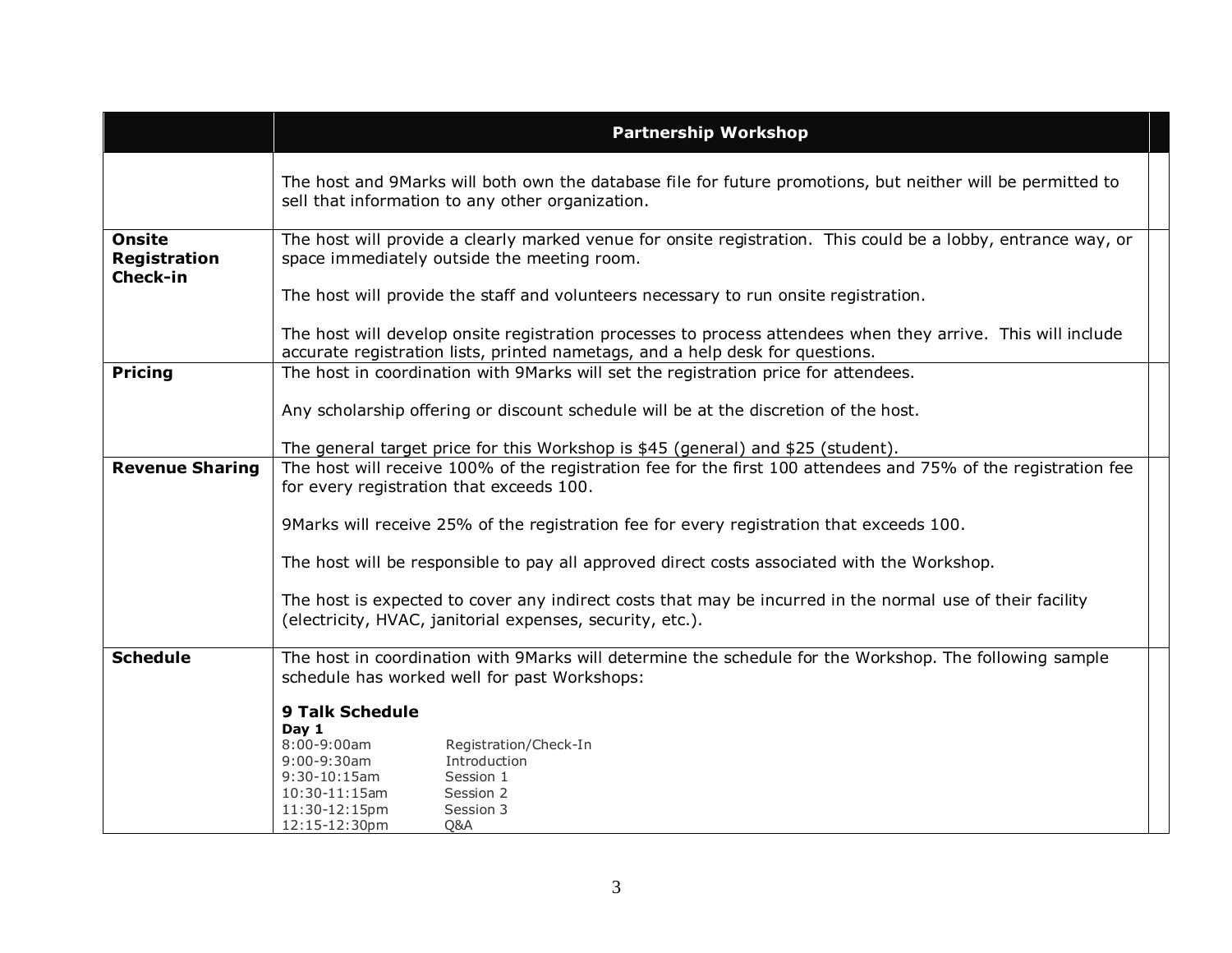|                                     | <b>Partnership Workshop</b>                                                                                                                                                                                                                                                                                                                           |
|-------------------------------------|-------------------------------------------------------------------------------------------------------------------------------------------------------------------------------------------------------------------------------------------------------------------------------------------------------------------------------------------------------|
|                                     | 12:30-1:30pm<br>Lunch (provided)<br>Session 4<br>$1:30-2:15$ pm<br>$2:30-3:15$ pm<br>Session 5<br>$3:30-4:15pm$<br>Session 6<br>4:15-5:00pm<br>Q&A<br>Workshop ends for the day<br>5:00 <sub>pm</sub>                                                                                                                                                 |
|                                     | Day 2<br>8:30-9:00am<br>Continental breakfast (provided)<br>$9:00 - 9:45$ am<br>Session 7<br>Session 8<br>$10:00 - 10:45$ am<br>Session 9<br>$11:00 - 11:45$ am<br>11:45-12:30pm<br>O&A<br>Workshop ends<br>12:30pm                                                                                                                                   |
| <b>Speaker</b><br><b>Honorarium</b> | 9Marks recommends that the host provide an honorarium to the speakers. It is up to the host to determine<br>the amount. 9Marks will not pay any of the speakers an honorarium.                                                                                                                                                                        |
| <b>Speakers</b>                     | 9Marks will provide speakers for the Workshop based on schedule availability and content requirements.<br>Specific speakers will be agreed upon and determined before the Workshop is promoted.                                                                                                                                                       |
| <b>Staff Support</b>                | Attendees will be directed to the host's email and phone number for any questions regarding the Workshop<br>or registration.<br>The host will provide all necessary event staff to execute the Workshop.<br>9Marks will provide event-planning experience as necessary.                                                                               |
| Travel/<br><b>Accommodations</b>    | The host will prepare a list of recommended local hotel accommodations for attendees.<br>The host will arrange for the travel and lodging for all of the speakers.<br>Any approved travel/accommodation expenses to include airfare, hotel, meals, and car expenses for 9Marks<br>speakers and staff will be submitted to the host for reimbursement. |
| <b>Exhibitors</b>                   | The host may choose to invite other exhibitors/organizations to have a display table at the Workshop.                                                                                                                                                                                                                                                 |